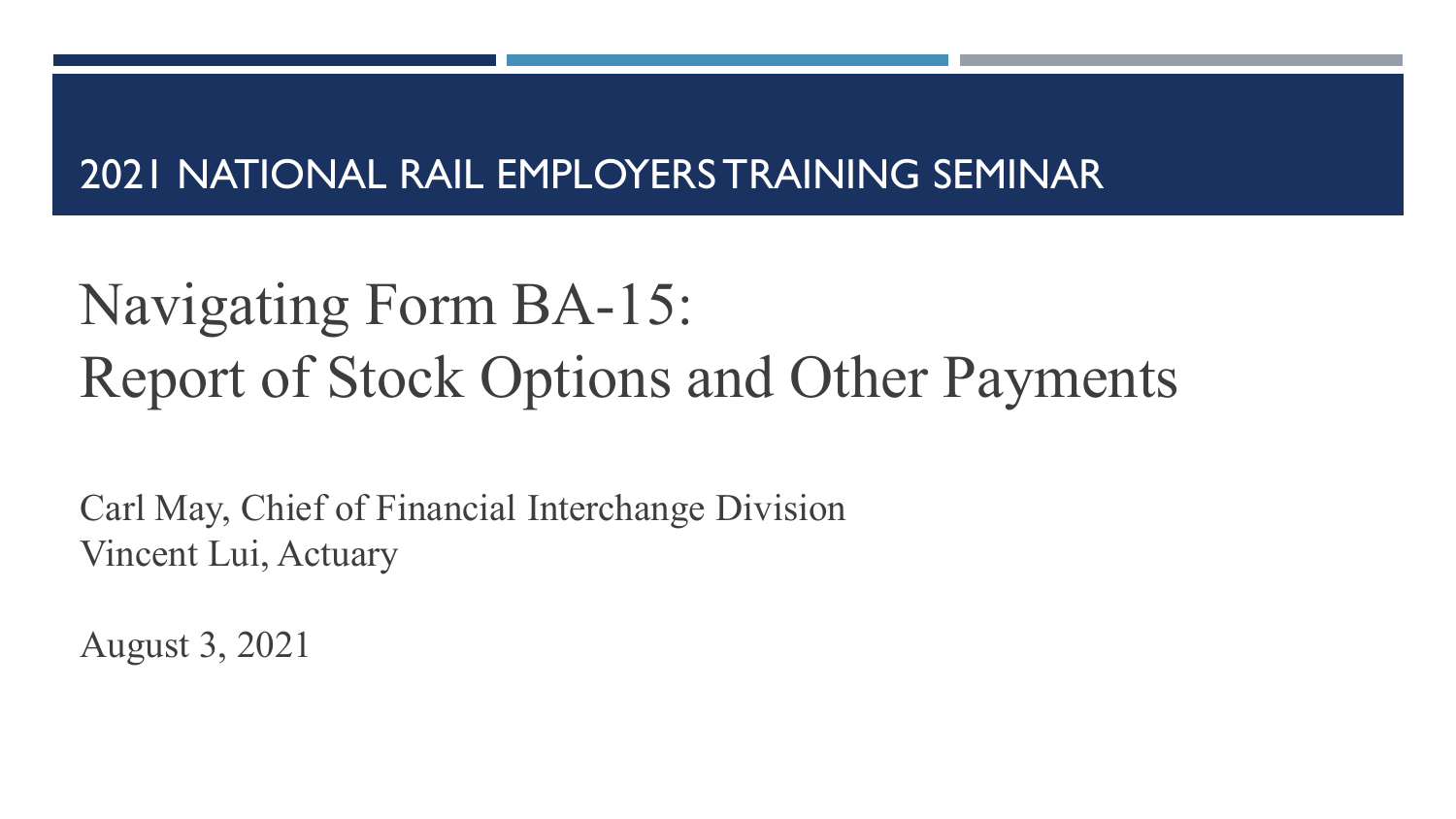#### THE INS AND OUTS OF FORM BA-15

- **Notable 12 September 2018 What is the Financial Interchange (FI)?**
- What is Form BA-15?
- **Now What changed? Why a new Form BA-15 now?**
- **Notable 15 What is Form BA-15 for?**
- What data are collected on Form BA-15?
- Form BA-15 helpful hints
- **Reporting requirements**
- Due date, frequency of reporting, data format
- How to fill out the form? Some examples.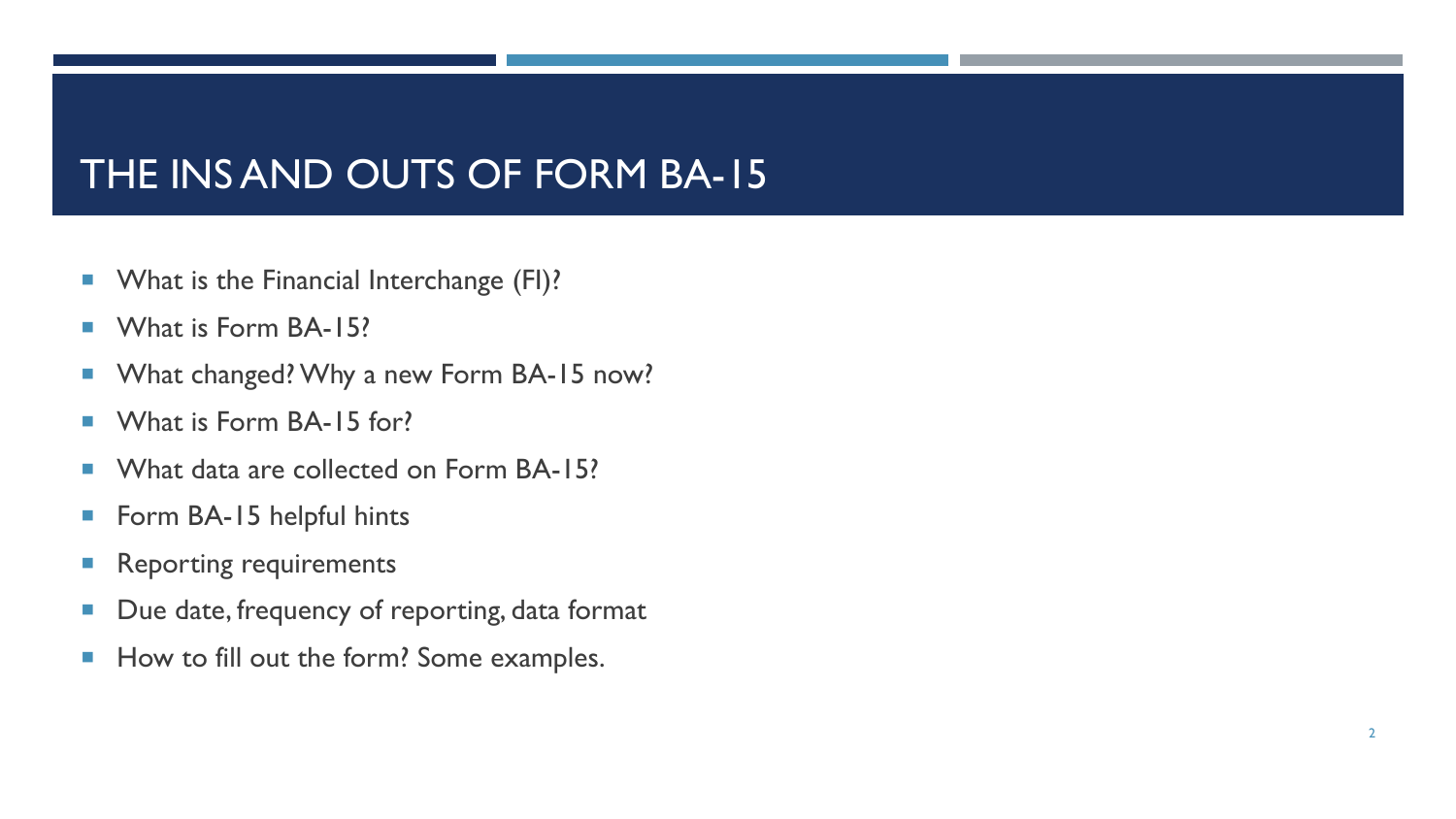## AN INTRODUCTION TO THE FINANCIAL INTERCHANGE (FI)

- **The financial interchange between the railroad retirement and social security systems is intended to** place the Social Security Old-Age and Survivors Insurance (OASI) and Disability Insurance (DI) Trust Funds and the Centers for Medicare and Medicaid Services Hospital Insurance (HI) Trust Fund in the same condition they would have been had railroad employment been covered by the Social Security and Federal Insurance Contributions Acts (FICA).
- Every year estimates are made of the additional benefits and administrative expenses that would have been paid from the Trust Funds as well as the additional payroll taxes and income taxes that would have been received by them, with allowances for interest.
- For fiscal year 2020, \$4.90 billion was transferred from the OASDI trust funds to the RRB in June 2021, whereas \$0.57 billion was due to the HI trust fund from the RRB.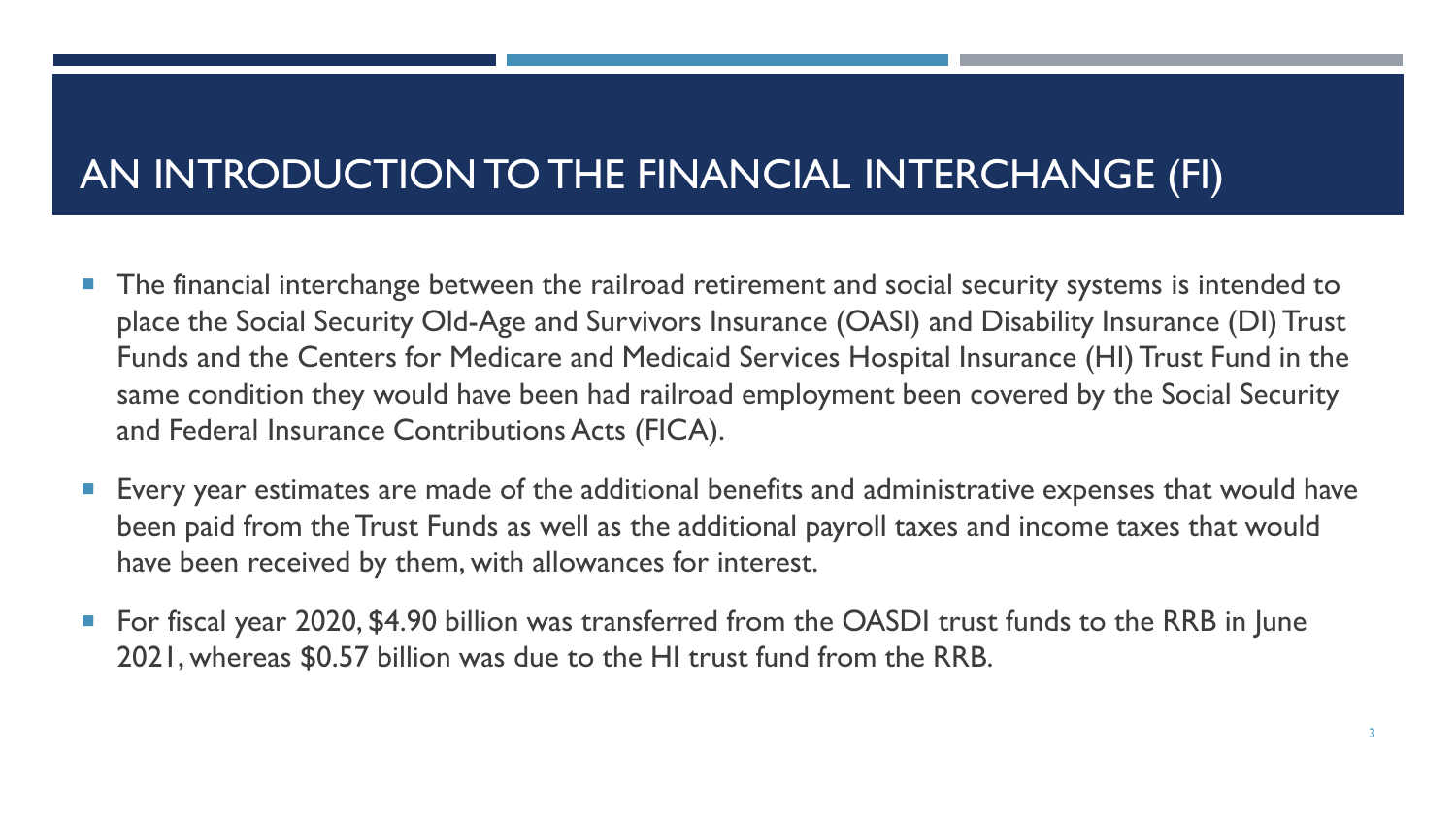#### FINANCIAL INTERCHANGE IS PART OF BAR



4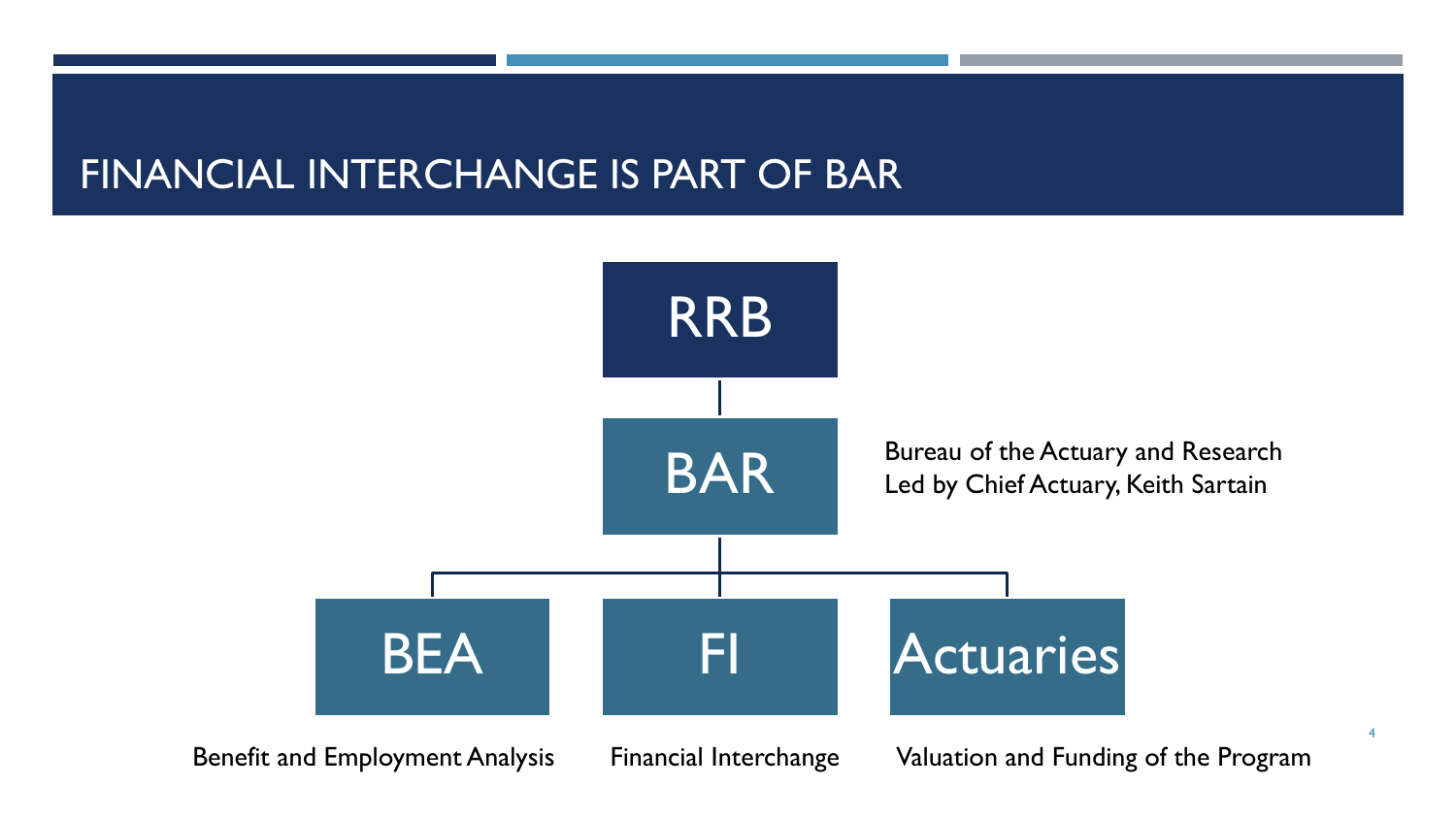#### WHAT CHANGED? WHY A NEW BA-15 NOW?

- In *Wisconsin Central Ltd. v. U.S., 138 S. Ct. 2067 (2018),* the U.S. Supreme Court ruled that non-qualified stock options (NQSOs) are not taxable under Section 3231 of the Railroad Retirement Tax Act (RRTA) but would be taxable under the Federal Insurance Contributions Act (FICA).
	- $\triangleright$  In other words, Tier 1 and Tier 2 taxes are not withheld when an employee, who is covered by the RRTA, exercises stock options. Federal income tax must still be withheld on taxable compensation from railroad employees exercising their options under FICA.
- Additionally, in *Union Pacific Railroad Co. v. U.S., 865 F.3d 1045 (8th Cir. 2017)*, the Eight Circuit Court of Appeals determined whether certain ratification payments were taxable under RRTA.
- Form BA-15 was created so that railroad employers can provide information on the value of NQSOs and any ratification payments separately from a railroad worker's reported RRTA compensation.
- **FI uses reported stock option information to determine the appropriate payroll taxes due to the Social** Security Administration (SSA) and Centers for Medicare and Medicaid Services (CMS) and to administer the transfer of funds between the three agencies.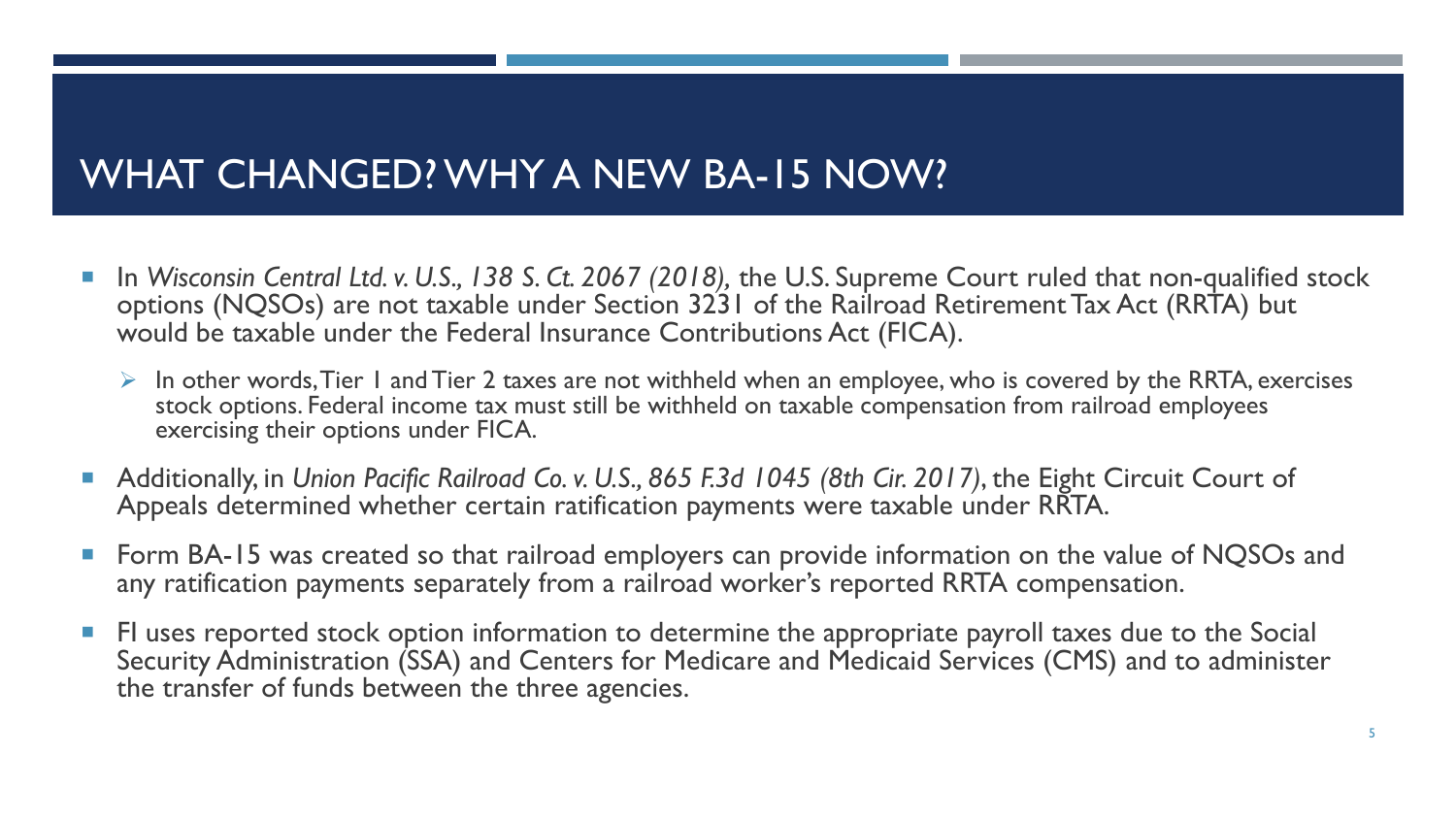#### WHAT IS FORM BA-15 FOR?

- Form BA-15 collects data on stock options and other payments from employers primarily for use in the annual financial interchange determination.
	- $\triangleright$  Specifically, the information on stock options and other payments is essential in determining the payroll tax amounts involved in the financial interchange with SSA and CMS.
	- $\triangleright$  In addition, cash flow projections of the Social Security Equivalent Benefit Account (SSEBA) and the Railroad Retirement Account (RRA), as well as other cost estimates made for proposed amendments to laws administered by the RRB are dependent on inputs developed from the information collected on Form BA-15.
- The FI Division does not use stock options data collected on Form BA-15 to calculate benefit payments to beneficiaries.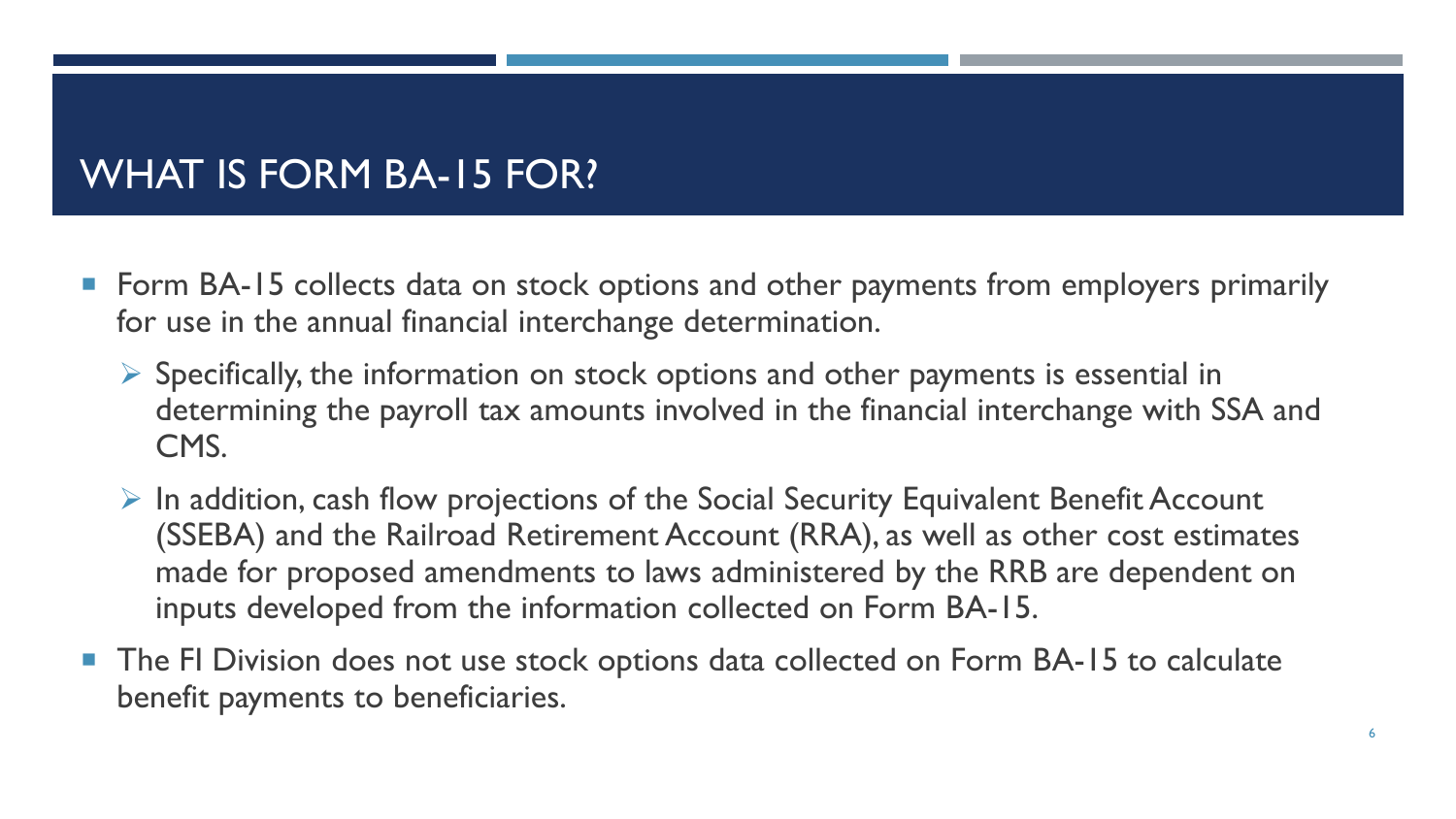#### WHAT DATA ARE COLLECTED ON FORM BA-15?

The employer is required by section 209.2 of the RRB's Regulations to report and submit a Form BA-15, Report of Stock Options and Other Payments for all employees that received non-qualified stock options (NQSOs) and/or ratification payments during the previous year. The report includes:

- Medicare wages,
- 2. RRTA gross compensation,
- 3. The amount of NQSOs exercised, if any,
- 4. The amount of ratification payments received, if any.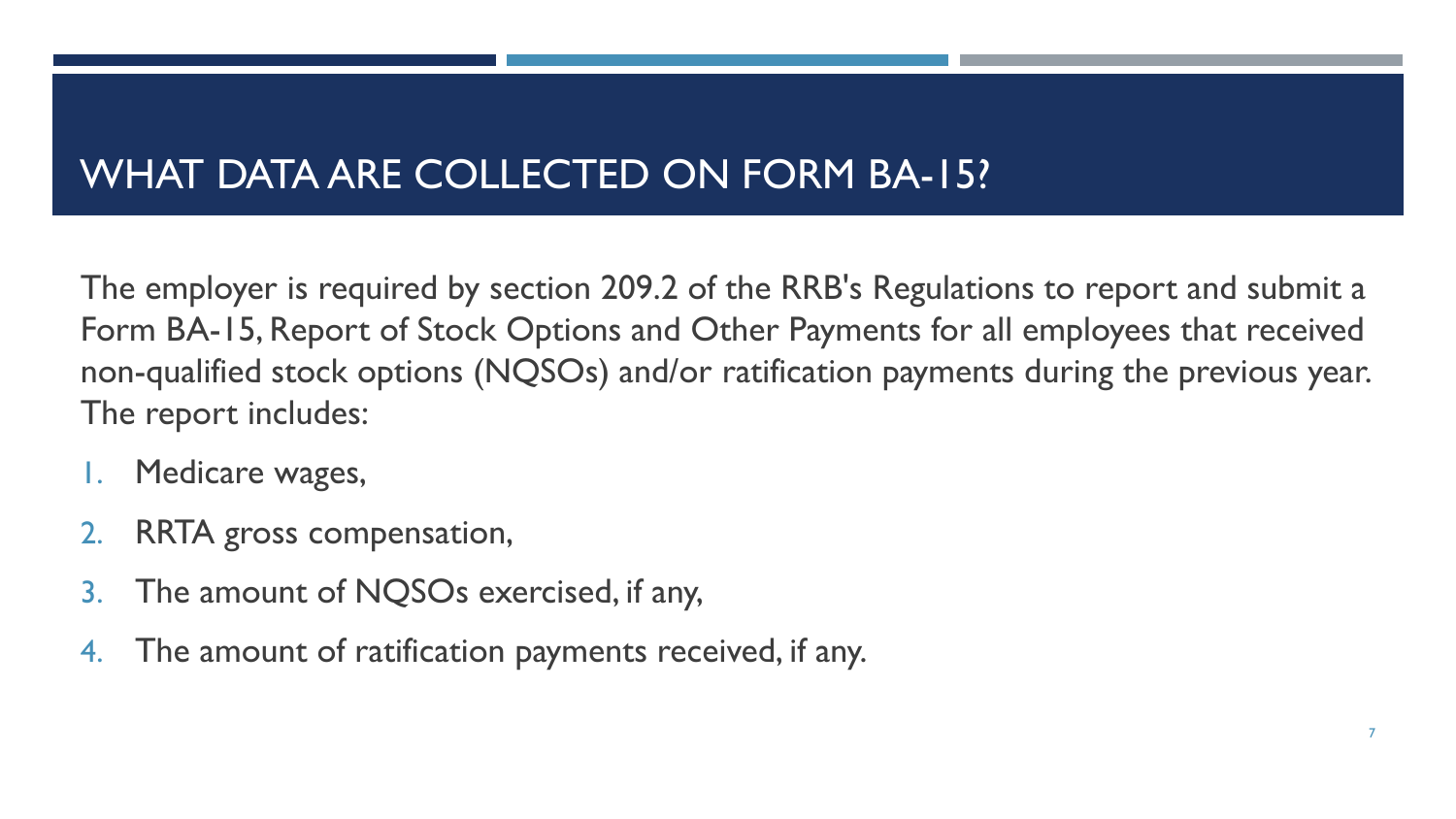#### MORE ON MEDICARE WAGES

**Medicare wages** consist of all earnings that would be taxable under the hospital insurance portion of FICA.

- See [www.irs.gov/instructions/iw2w3](http://www.irs.gov/instructions/iw2w3) (Instructions for Forms W-2 and W-3) and [www.irs.gov/pub/irs](http://www.irs.gov/pub/irs-pdf/i941.pdf) -pdf/i941.pdf (Instructions for Form 941) for details.
- Note that Medicare wages should **exclude** pre -taxable deductions for cafeteria plans (also known as flexible benefit plans).

| (Rev. June 2021) | 941 for 2021: Employer's QUARTERLY Federal Tax Return                                    | Department of the Treasury - Internal Revenue Service |                      |                     | 951121<br>OMB No. 1545-0029                                                                                                                                  |
|------------------|------------------------------------------------------------------------------------------|-------------------------------------------------------|----------------------|---------------------|--------------------------------------------------------------------------------------------------------------------------------------------------------------|
|                  | Employer identification number (EIN)                                                     |                                                       |                      |                     | <b>Report for this Quarter of 2021</b><br>(Check one.)                                                                                                       |
|                  | Name (not your trade name)                                                               |                                                       |                      |                     | 1: January, February, March                                                                                                                                  |
|                  |                                                                                          |                                                       |                      |                     | 2: April, May, June                                                                                                                                          |
|                  | Trade name (if any)                                                                      |                                                       |                      |                     | 3: July, August, September                                                                                                                                   |
| <b>Address</b>   |                                                                                          |                                                       |                      |                     | 4: October, November, December                                                                                                                               |
|                  | Number<br>Street                                                                         |                                                       | Suite or room number |                     | Go to www.irs.gov/Form941 for<br>instructions and the latest information.                                                                                    |
|                  | City                                                                                     | State                                                 | ZIP code             |                     |                                                                                                                                                              |
|                  |                                                                                          |                                                       |                      |                     |                                                                                                                                                              |
|                  | Foreign country name                                                                     | Foreign province/county                               | Foreign postal code  |                     |                                                                                                                                                              |
| 2                | Wages, tips, and other compensation                                                      |                                                       |                      |                     | 2                                                                                                                                                            |
| з                | Federal income tax withheld from wages, tips, and other compensation.                    |                                                       |                      |                     | 3                                                                                                                                                            |
| 4                | If no wages, tips, and other compensation are subject to social security or Medicare tax |                                                       |                      |                     | Check and go to line 6.                                                                                                                                      |
|                  |                                                                                          | Column <sub>1</sub>                                   |                      | Column <sub>2</sub> |                                                                                                                                                              |
| 5a               | Taxable social security wages*.                                                          | ٠                                                     | $\times$ 0.124 =     | ٠                   | *Include taxable qualified sick and                                                                                                                          |
| (i)<br>5a        |                                                                                          |                                                       | $\times 0.062 =$     | ٠                   |                                                                                                                                                              |
| 5a               | Qualified sick leave wages*                                                              |                                                       |                      |                     |                                                                                                                                                              |
|                  | (ii) Qualified family leave wages*                                                       | ٠                                                     | $\times 0.062 =$     | $\blacksquare$      | taken before April 1, 2021.                                                                                                                                  |
| 5b               | Taxable social security tips                                                             |                                                       | $\times$ 0.124 =     | ٠                   |                                                                                                                                                              |
| 5с               | Taxable Medicare wages & tips.                                                           |                                                       | $0.029 =$            | ٠                   | family leave wages for leave taken<br>after March 31, 2021, on line 5a, Use<br>lines 5a(i) and 5a(ii) only for wages<br>paid after March 31, 2020, for leave |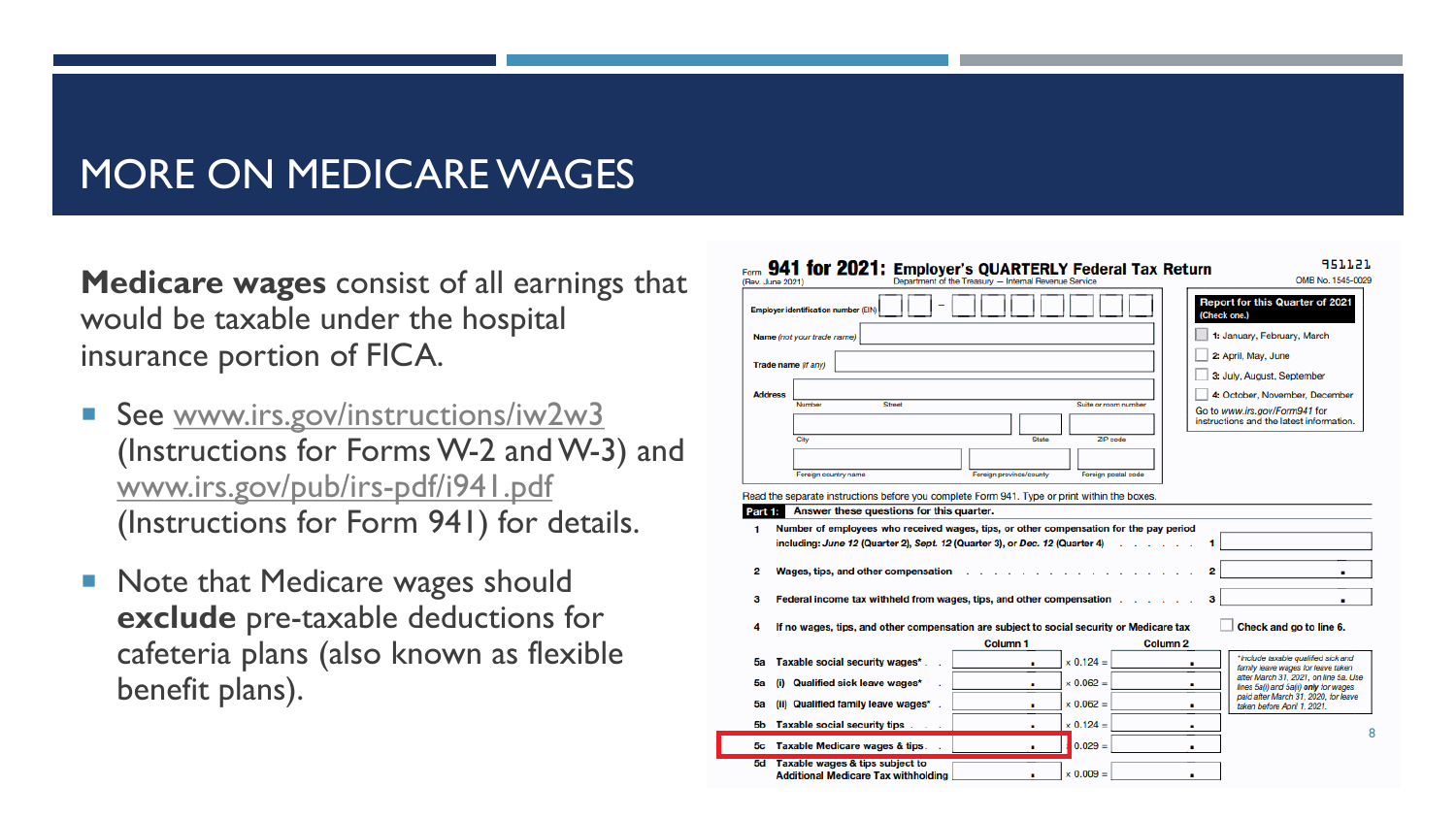### MORE ON RRTA GROSS COMPENSATION

**RRTA Gross compensation** consists of all earnings taxable under the hospital insurance portion of the Tier I tax. This includes but is not limited to:

- **Earnings above the taxable limit,**
- Sick pay, and
- **Miscellaneous compensation.**

However, RRTA gross compensation may exclude:

- **NQSOs,**
- **Ratification payments made to railroad employees that the railroad did not report as part of the** employee's RRTA compensation, and
- Pre-taxable deductions for cafeteria plans (also known as flexible benefit plans).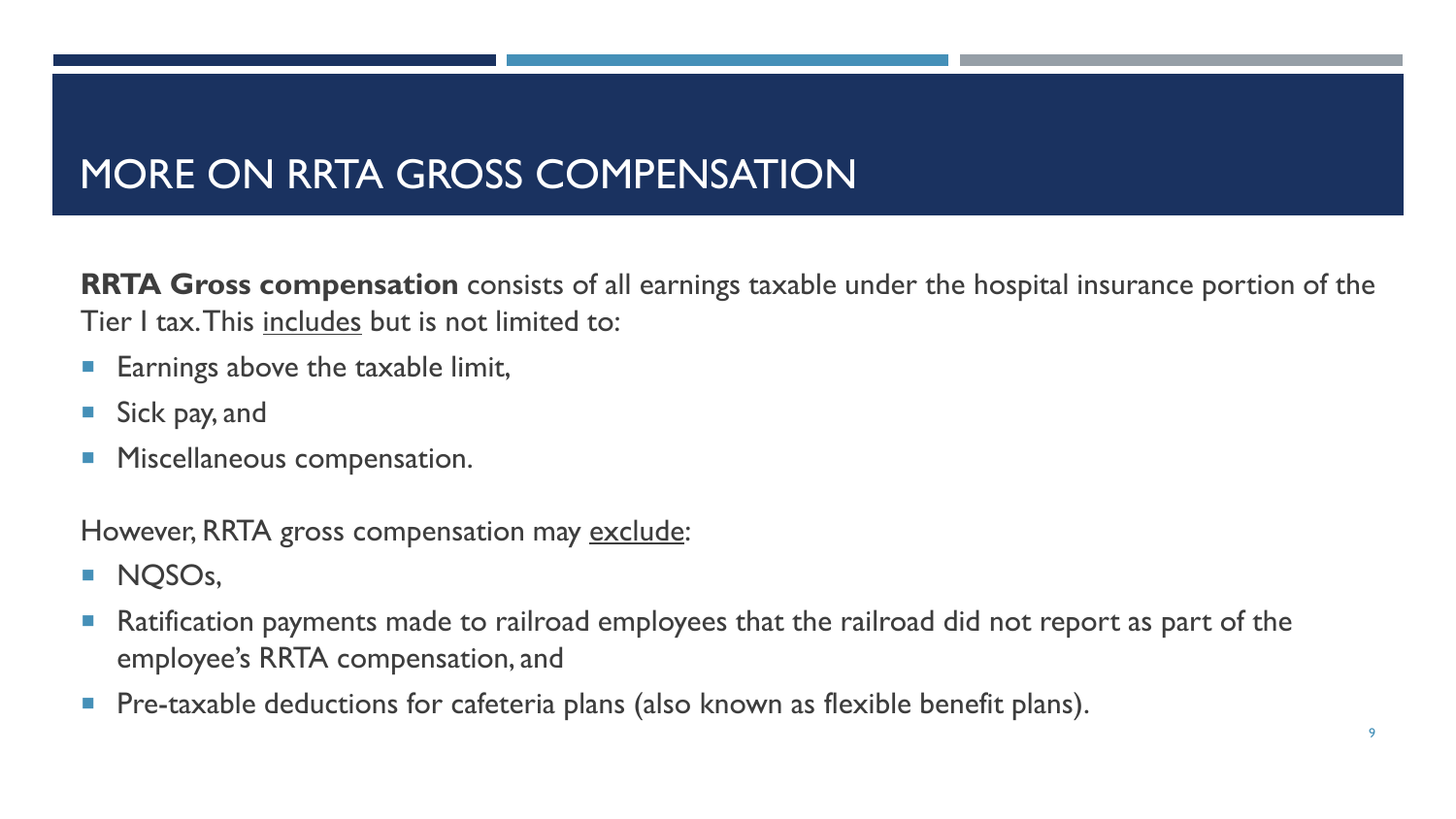### TAX IMPLICATIONS OF NONQUALIFIED STOCK OPTIONS

Upon grant:

■ No tax impact upon grant, if granted at fair market value (FMV).

#### Upon exercise:

- The spread between the strike price and the FMV of the options is treated as ordinary income. It is reported on the employee's W-2 and is subject to withholding.
- Minimum withholding is 25% for Federal, 1.45% for Medicare, and 6.2% for FICA (up to annual taxable limit), plus applicable state tax withholding.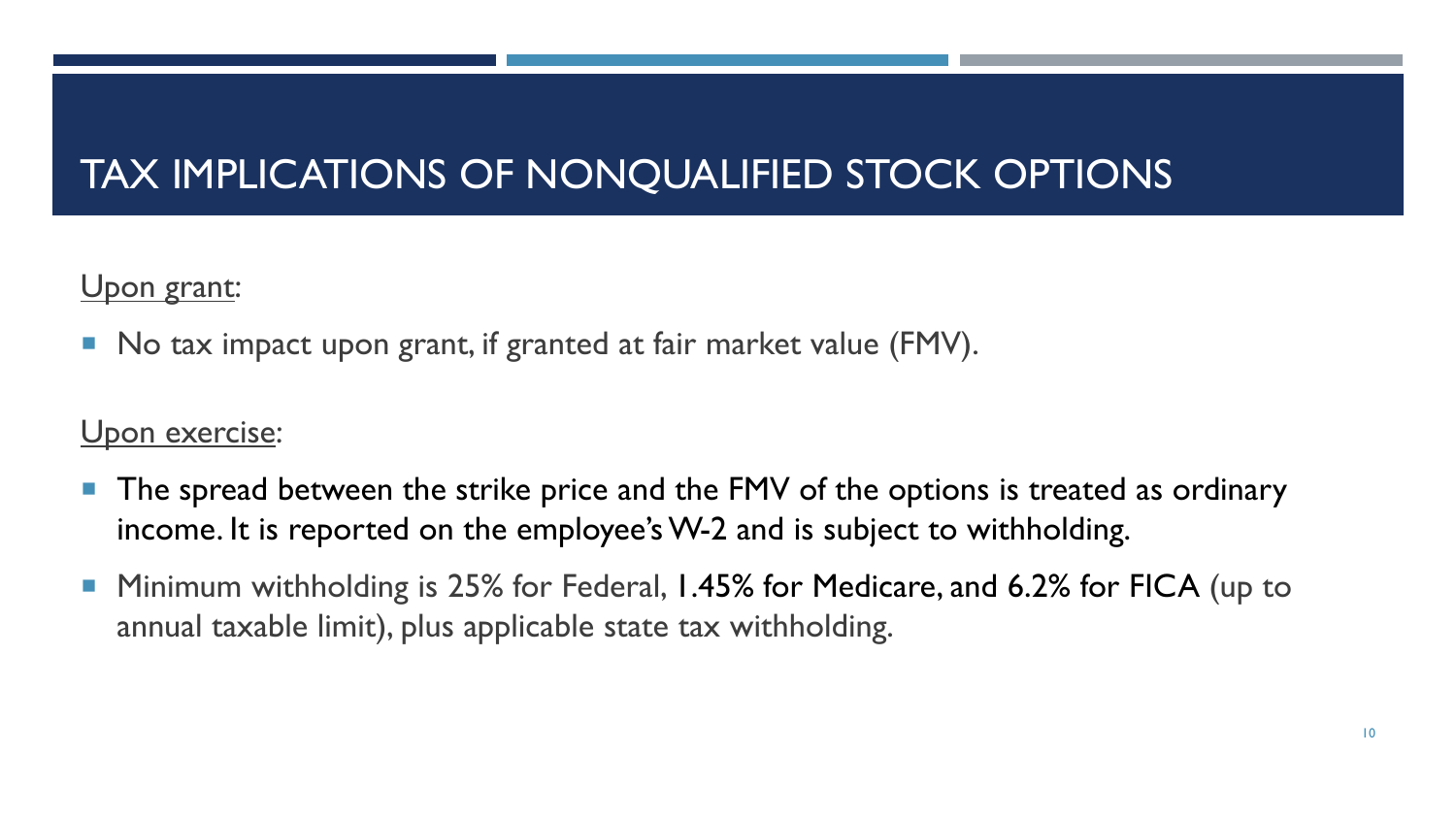#### A QUICK CHECK

## Medicare Wages = RRTA Gross Compensation + NQSOs

+ Ratification Payments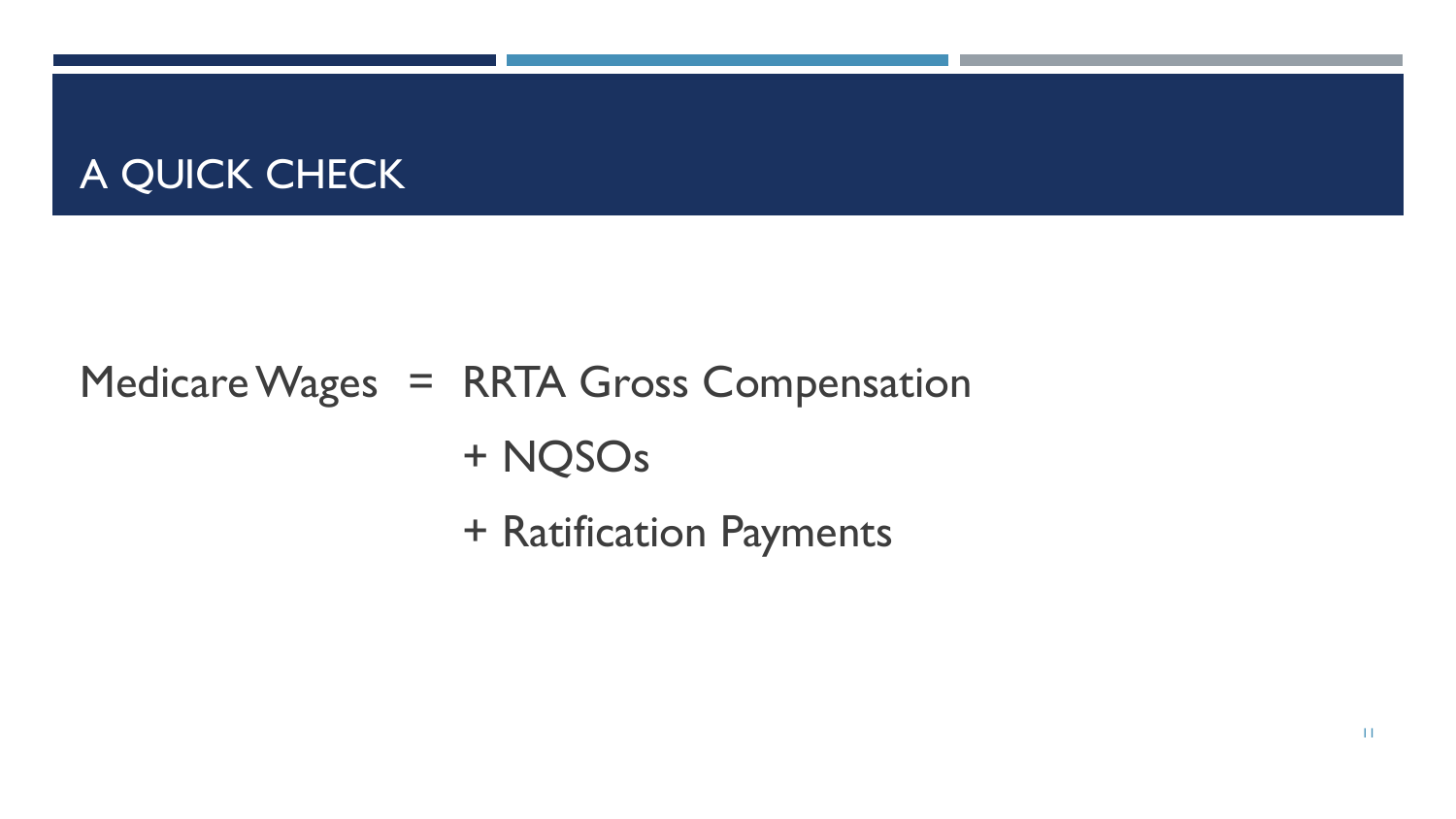#### BA-15 HELPFUL HINTS

- 1. Do not limit the amounts on Form BA-15 to the annual Tier I or Tier II creditable maximum amounts for the year.
- 2. An employee's RRTA gross compensation report on Form BA-15 should not be less than the same employee's Tier I amount on Form BA-3.
- 3. Amounts reported on Form BA-15 and creditable compensation reported on Form BA-3 must both be reported on the same basis, either "paid" or "earned".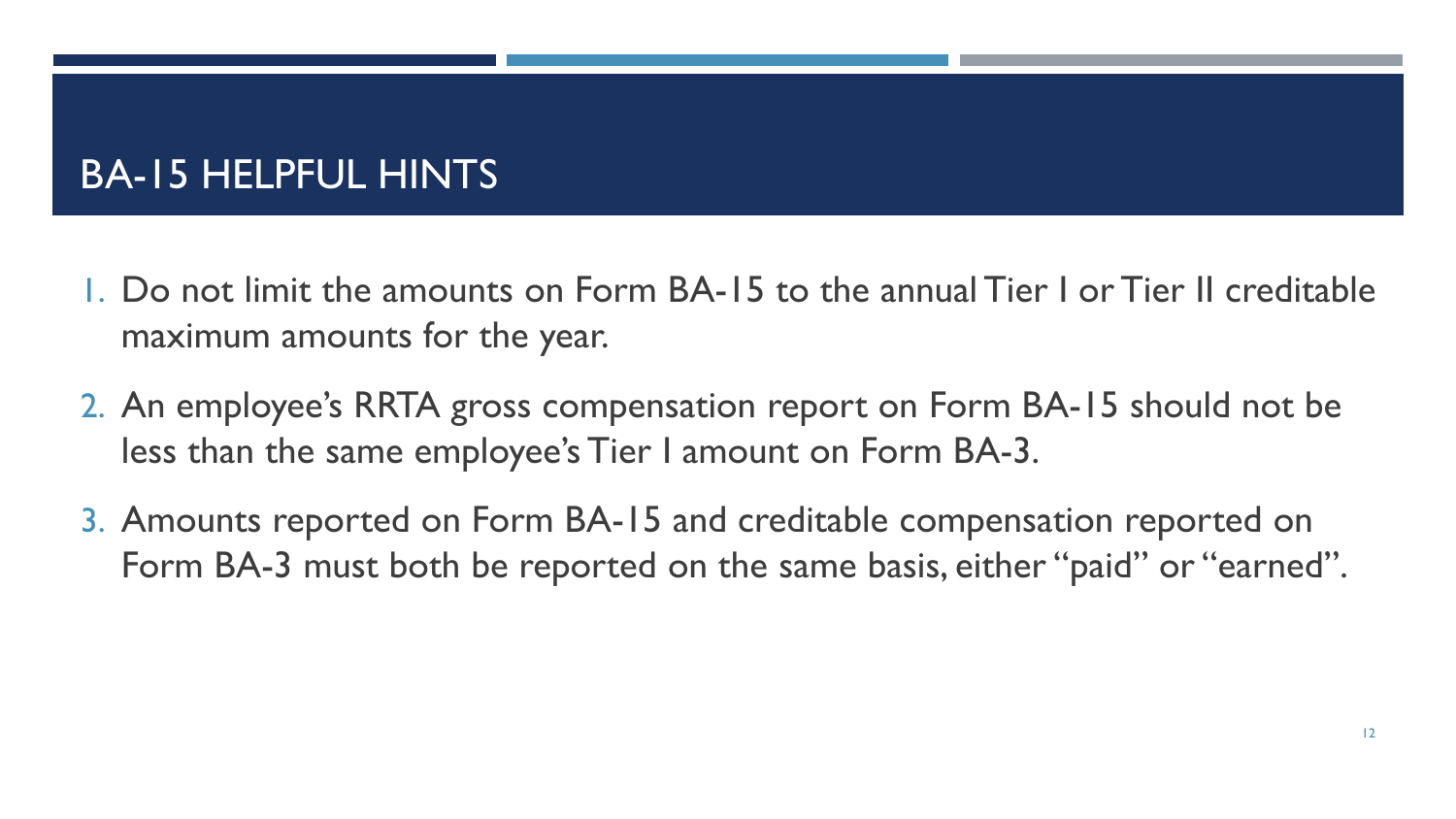#### REPORTING REQUIREMENTS

- Each employer is required by law to report the Medicare wages for each employee who has received either NQSOs or ratification payments. This information is an essential part of the data needed to compute the payroll tax calculations required in the financial interchange.
- If you have no employees receiving either NQSOs or ratification payments, you must file Form G-440 with the appropriate box on the Form G-440 indicating no employees to report.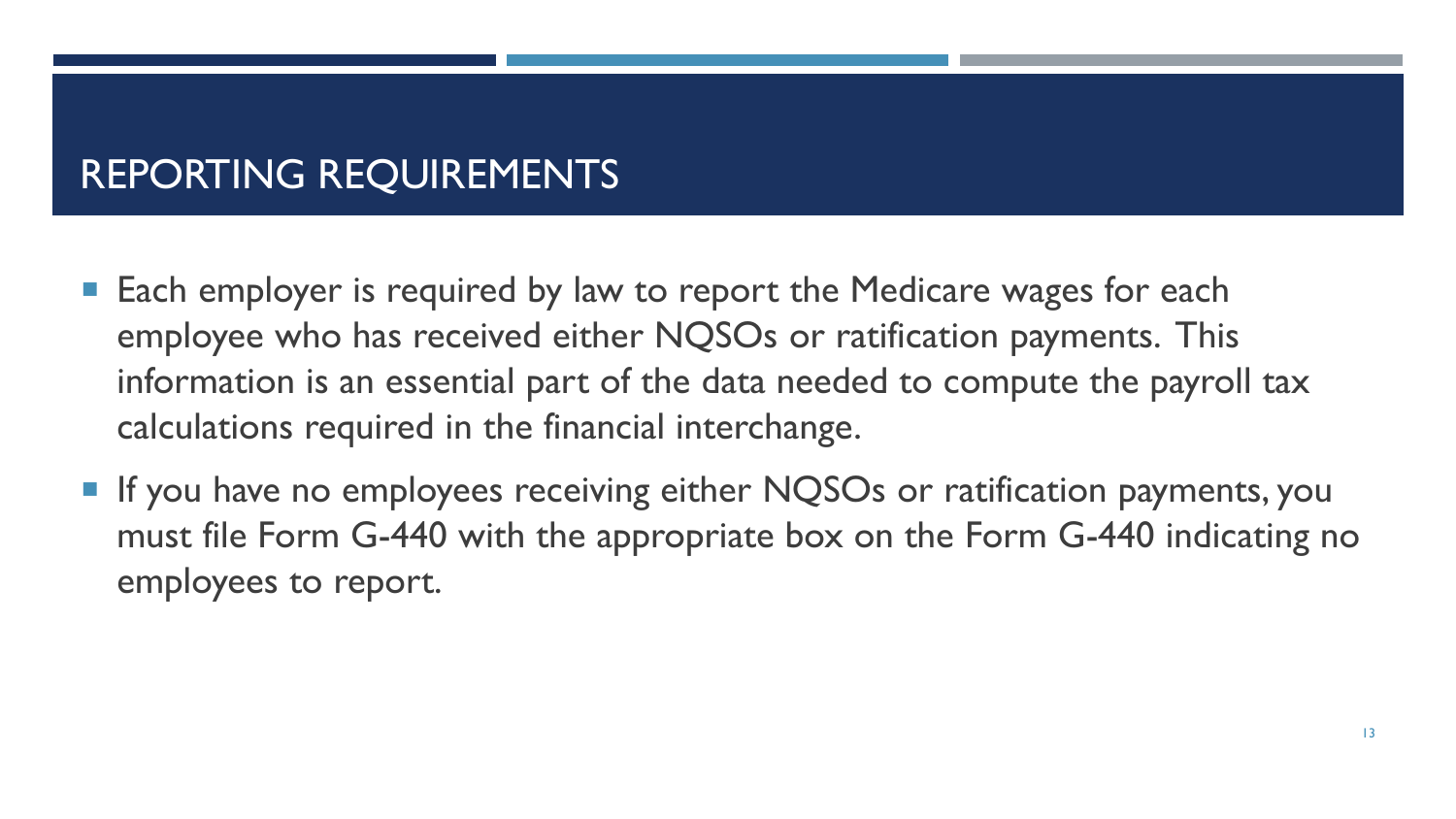#### DUE DATES, FREQUENCY OF REPORTS, AND DATA FORMAT

- Form BA-15 is to be completed for the same periods as used in determining the employer's annual report of creditable service and compensation (Form BA-3).
- **Employers will report stock options and other payments information annually to the** RRB in a quarterly breakdown (see slide 17).
- Report information on compensation, stock options and other payments for tax years 2017, 2018, 2019, and 2020.
- Report information for all employees (i.e., not just those with SSNs ending in 30 as on Form BA-11).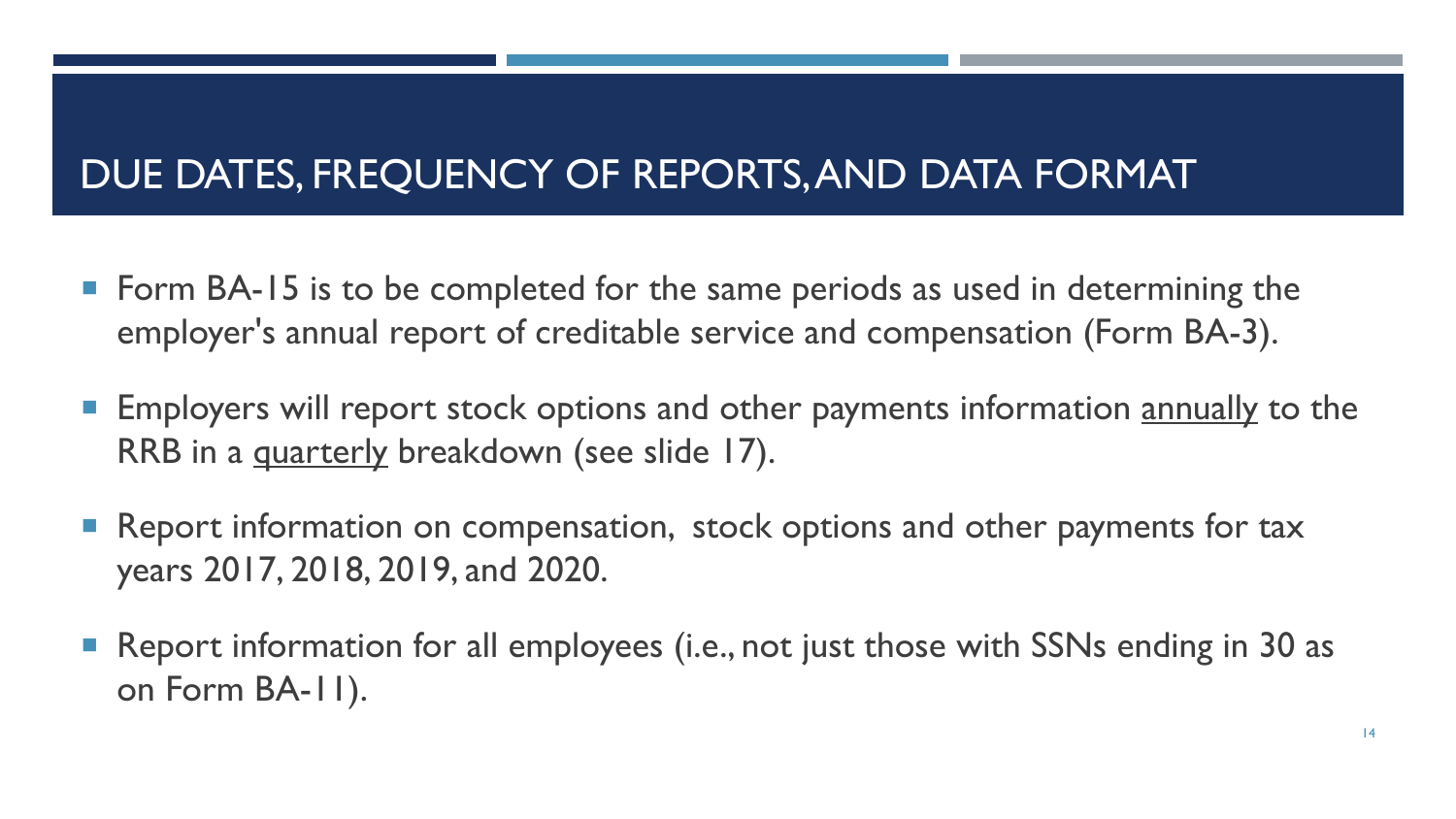### DUE DATES, FREQUENCY OF REPORTS, AND DATA FORMAT (CONT.)

- Form BA-15 for the preceding calendar year is due the last day of February of the following year and must be accompanied by Form G-440, Report Specifications Sheet.
- Form BA-15 can be submitted via File Transfer Protocol (FTP), secure E-mail or sent via CD-ROM, as instructed in filing instructions. The format for the files can be found in the Excel data file (see slide 17).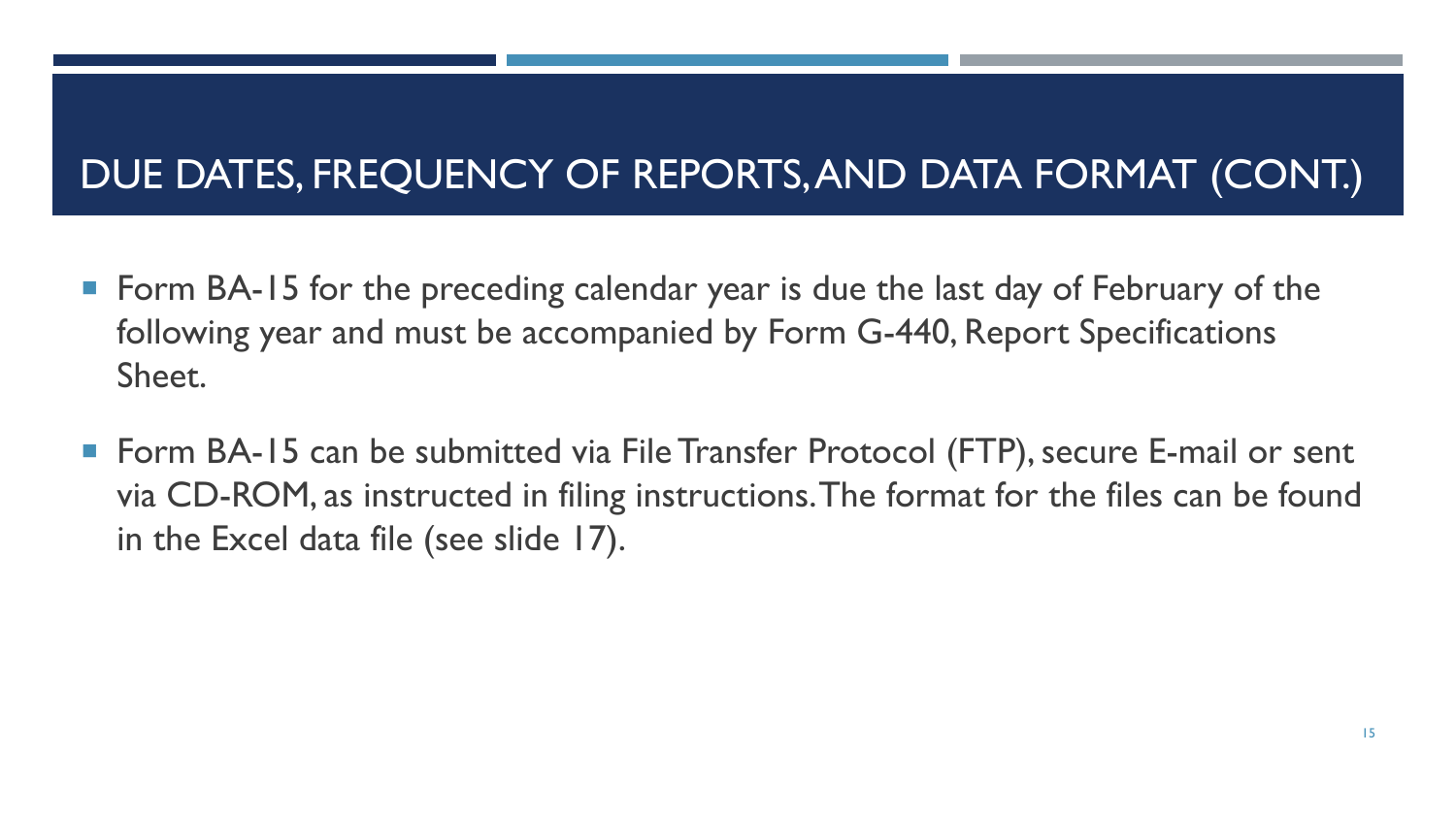#### **HOW TO FILL OUT FORM BA-15?**

## Examples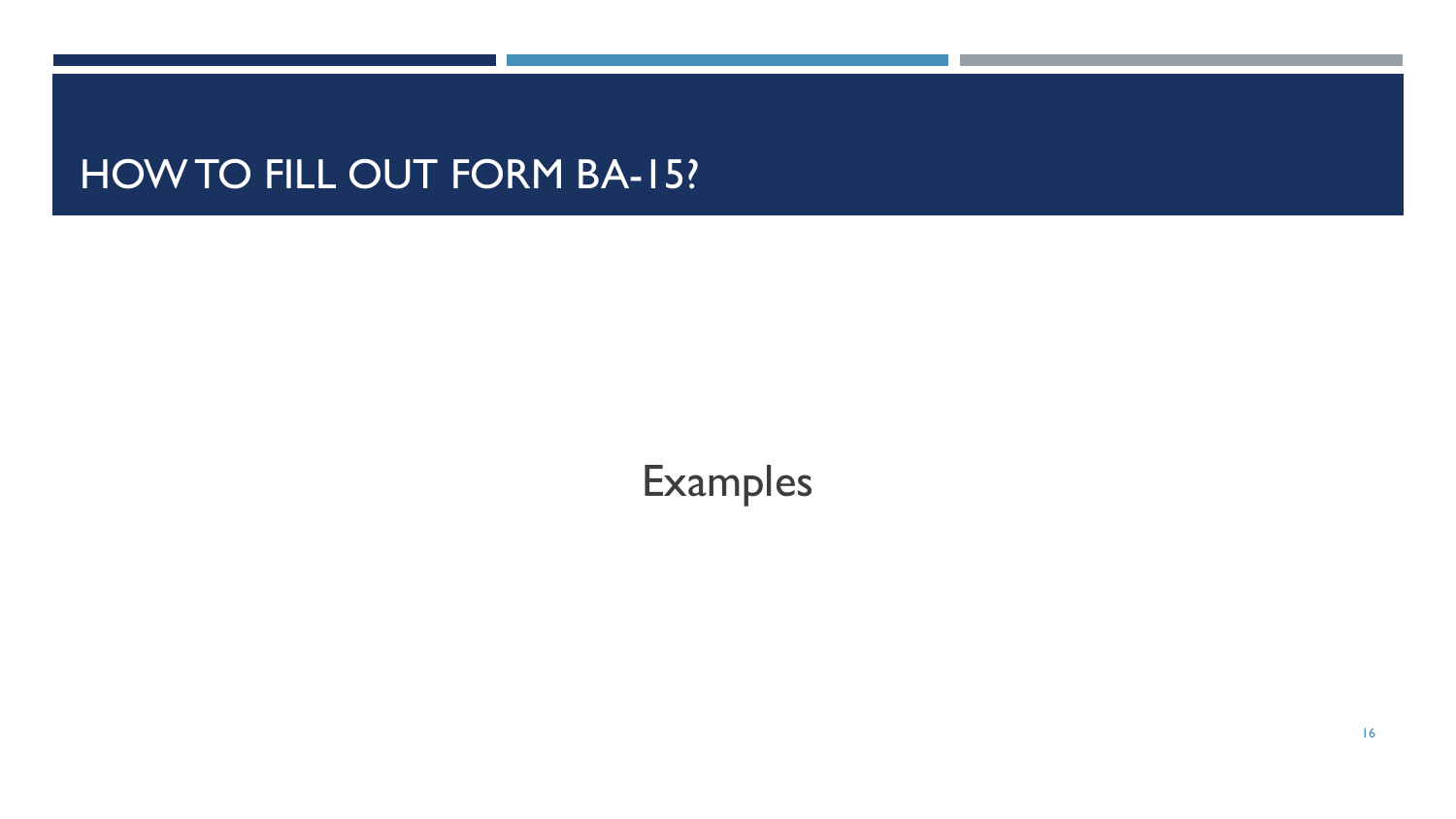#### FORM BA-15 DATA FORMAT

| UNITED STATES OF AMERICA                                               |                                                                                                                                                                                                                                                                                                                                                                                                                                                                                                                                                                                                                |            |                                     |                          |  |  |                                                                                                                                                                                                                                                                                                                                                                        |     |                                                                                                                                       |     |     |         |         |         |     |                  |          |                            |                                 |         |                              |                                                                                                                                                                                        | Form Approved<br>OMB No. 3220-0203          |              |
|------------------------------------------------------------------------|----------------------------------------------------------------------------------------------------------------------------------------------------------------------------------------------------------------------------------------------------------------------------------------------------------------------------------------------------------------------------------------------------------------------------------------------------------------------------------------------------------------------------------------------------------------------------------------------------------------|------------|-------------------------------------|--------------------------|--|--|------------------------------------------------------------------------------------------------------------------------------------------------------------------------------------------------------------------------------------------------------------------------------------------------------------------------------------------------------------------------|-----|---------------------------------------------------------------------------------------------------------------------------------------|-----|-----|---------|---------|---------|-----|------------------|----------|----------------------------|---------------------------------|---------|------------------------------|----------------------------------------------------------------------------------------------------------------------------------------------------------------------------------------|---------------------------------------------|--------------|
|                                                                        | RAILROAD RETIREMENT BOARD<br>REPORT OF STOCK OPTIONS AND OTHER PAYMENTS<br>(SEE INSTRUCTIONS FOR COMPLETING THIS FORM BELOW)<br>The purpose of this report is to obtain information on non-qualified stock options (NQSOs) and ratification payments for railroad employees. This information is required for the computation of the Financial Interchange wit<br>7(b)(6) of the Railroad Retirement Act. Failure to report or the making of a false or fraudulent report can result in criminal prosecution or civil penalties or both.<br>FORM G-440, REPORT SPECIFICATIONS SHEET, MUST ACCOMPANY THIS FORM. |            |                                     |                          |  |  |                                                                                                                                                                                                                                                                                                                                                                        |     |                                                                                                                                       |     |     |         |         |         |     |                  |          |                            |                                 |         |                              |                                                                                                                                                                                        |                                             |              |
|                                                                        | Medicare Wages, RRTA Gross Compensation, Stock Options and Other Payments                                                                                                                                                                                                                                                                                                                                                                                                                                                                                                                                      |            |                                     |                          |  |  |                                                                                                                                                                                                                                                                                                                                                                        |     |                                                                                                                                       |     |     |         |         |         |     |                  |          |                            |                                 |         |                              |                                                                                                                                                                                        |                                             |              |
|                                                                        |                                                                                                                                                                                                                                                                                                                                                                                                                                                                                                                                                                                                                |            |                                     |                          |  |  | 10.                                                                                                                                                                                                                                                                                                                                                                    | 11. | 12.                                                                                                                                   | 13. | 14. | 15.     |         | 17.     | 18. | 19.              | 20.      | 21                         | 22.                             | 23.     | 24.                          | 25.                                                                                                                                                                                    |                                             | 27.          |
| l =<br>Year<br>Initial<br>bein:<br>$R =$<br>Replac<br>(CCYY).<br>ement | reported Number                                                                                                                                                                                                                                                                                                                                                                                                                                                                                                                                                                                                | <b>SSN</b> | <b>Employee's Last Name</b><br>(20) | First<br>Name MI<br>(15) |  |  | Filler Medicare Q1   Medicare Q2   Medicare Q3   Medicare Q4   Filler, RRTA Q1<br>leave - 10 positions - 10 positions - 10 positions<br>[65555555551] [55555555555566] [5555555566] [5555555566] [blank] 555555555666] [55555555666] [555555555666] [555555555666] [blank] [555555555666] [555555555666] [55555555666] [55555555666] [55555555666] [5555555566] [55555 |     | -10 positions   leave   10 positions   - 10 positions   - 10 positions   - 10 positions   leave   - 10 positions   - 10 positions   - |     |     | RRTA Q2 | RRTA Q3 | RRTA Q4 |     | Filler, NQSOs Q1 | NQSOs Q2 | NQSOs Q3<br>- 10 positions | NQSOs Q4<br>-10 positions leave | Filler, | Ratification<br>10 positions | Ratification<br>Payments Q1   Payments Q2   Payments Q3   Payments Q4<br>-10 positions<br>[\$\$\$\$\$\$\$\$\$cc)  (\$\$\$\$\$\$\$\$\$cc)  (\$\$\$\$\$\$\$\$cc)  (\$\$\$\$\$\$\$\$\$cc) | Ratification<br>-10 positions -10 positions | Ratification |
|                                                                        |                                                                                                                                                                                                                                                                                                                                                                                                                                                                                                                                                                                                                |            |                                     |                          |  |  |                                                                                                                                                                                                                                                                                                                                                                        |     |                                                                                                                                       |     |     |         |         |         |     |                  |          |                            |                                 |         |                              |                                                                                                                                                                                        |                                             |              |
|                                                                        |                                                                                                                                                                                                                                                                                                                                                                                                                                                                                                                                                                                                                |            |                                     |                          |  |  |                                                                                                                                                                                                                                                                                                                                                                        |     |                                                                                                                                       |     |     |         |         |         |     |                  |          |                            |                                 |         |                              |                                                                                                                                                                                        |                                             |              |
|                                                                        |                                                                                                                                                                                                                                                                                                                                                                                                                                                                                                                                                                                                                |            |                                     |                          |  |  |                                                                                                                                                                                                                                                                                                                                                                        |     |                                                                                                                                       |     |     |         |         |         |     |                  |          |                            |                                 |         |                              |                                                                                                                                                                                        |                                             |              |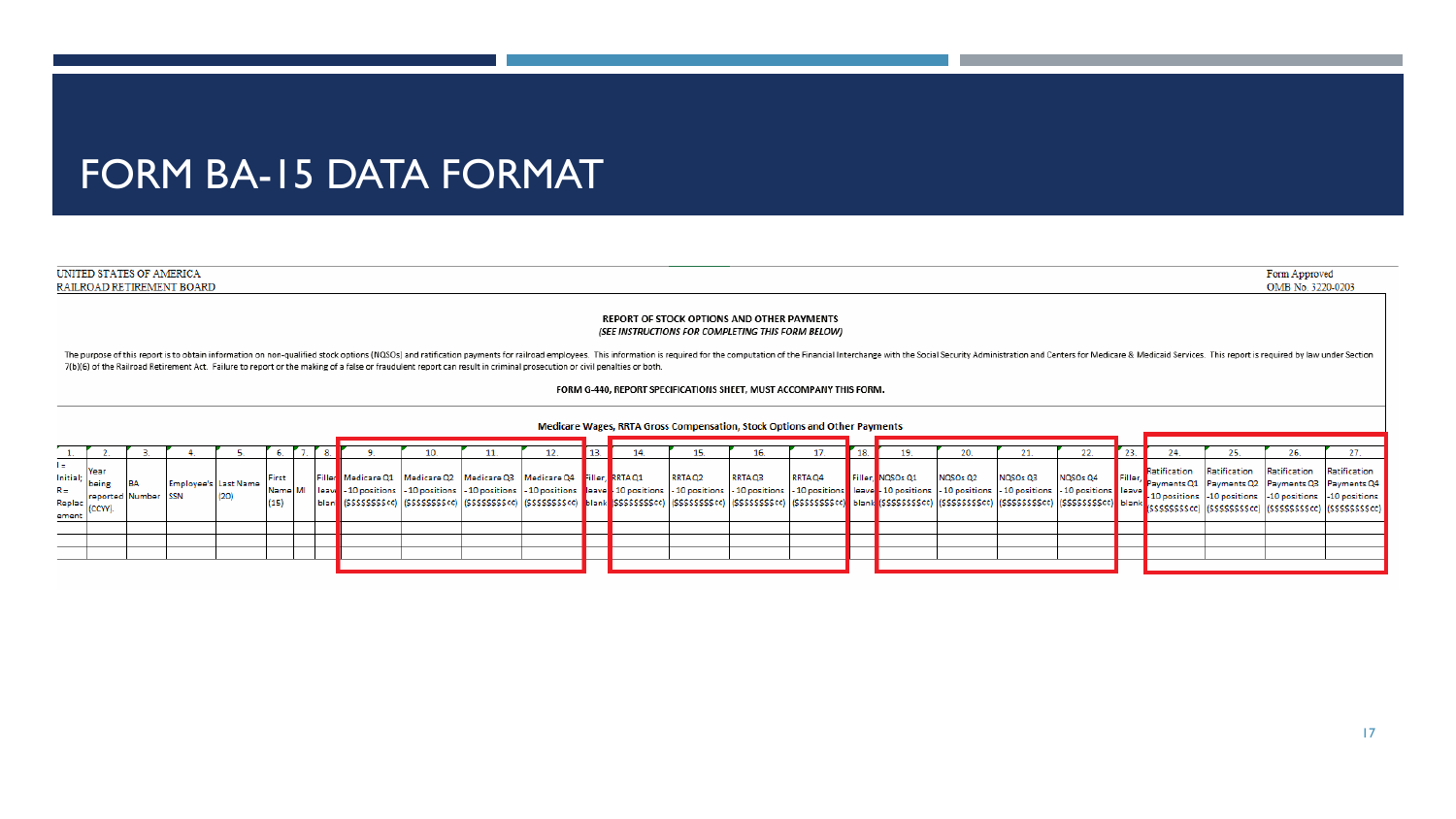#### FORM W-2

|                                               | a Employee's social security number | OMB No. 1545-0008   | Safe, accurate,<br><b>FAST! Use</b>                                           | Visit the IRS website at<br>$\textsf{I} \textsf{R} \textsf{s} \textsf{P} \textsf{-} \textsf{file}$<br>www.irs.gov/efile |  |  |
|-----------------------------------------------|-------------------------------------|---------------------|-------------------------------------------------------------------------------|-------------------------------------------------------------------------------------------------------------------------|--|--|
| <b>b</b> Employer identification number (EIN) |                                     |                     | 1 Wages, tips, other compensation                                             | 2 Federal income tax withheld                                                                                           |  |  |
| c Employer's name, address, and ZIP code      |                                     |                     | 3 Social security wages                                                       | 4 Social security tax withheld                                                                                          |  |  |
|                                               |                                     |                     | 5 Medicare wages and tips<br>6 Medicare tax withheld                          |                                                                                                                         |  |  |
|                                               |                                     |                     | 7 Social security tips                                                        | 8 Allocated tips                                                                                                        |  |  |
| d Control number                              |                                     | 9                   | 10 Dependent care benefits                                                    |                                                                                                                         |  |  |
| e Employee's first name and initial           | Last name                           | Suff.               | 11 Nonqualified plans                                                         | 12a See instructions for box 12                                                                                         |  |  |
|                                               |                                     | 13                  | <b>Retirement</b><br>Third-party<br>Statutory<br>employee<br>sick pay<br>plan | 12 <sub>b</sub>                                                                                                         |  |  |
|                                               |                                     | 14 Other            |                                                                               | 12 <sub>c</sub>                                                                                                         |  |  |
|                                               |                                     |                     |                                                                               | 12d<br>d                                                                                                                |  |  |
| f Employee's address and ZIP code             |                                     |                     |                                                                               |                                                                                                                         |  |  |
| 15 State Employer's state ID number           | 16 State wages, tips, etc.          | 17 State income tax | 18 Local wages, tips, etc. 19 Local income tax                                | 20 Locality name                                                                                                        |  |  |
|                                               |                                     |                     |                                                                               |                                                                                                                         |  |  |
| Form <b>W-2</b> Wage and Tax Statement        |                                     | 5051                |                                                                               | Department of the Treasury-Internal Revenue Service                                                                     |  |  |

Copy B-To Be Filed With Employee's FEDERAL Tax Return.<br>This information is being furnished to the Internal Revenue Service.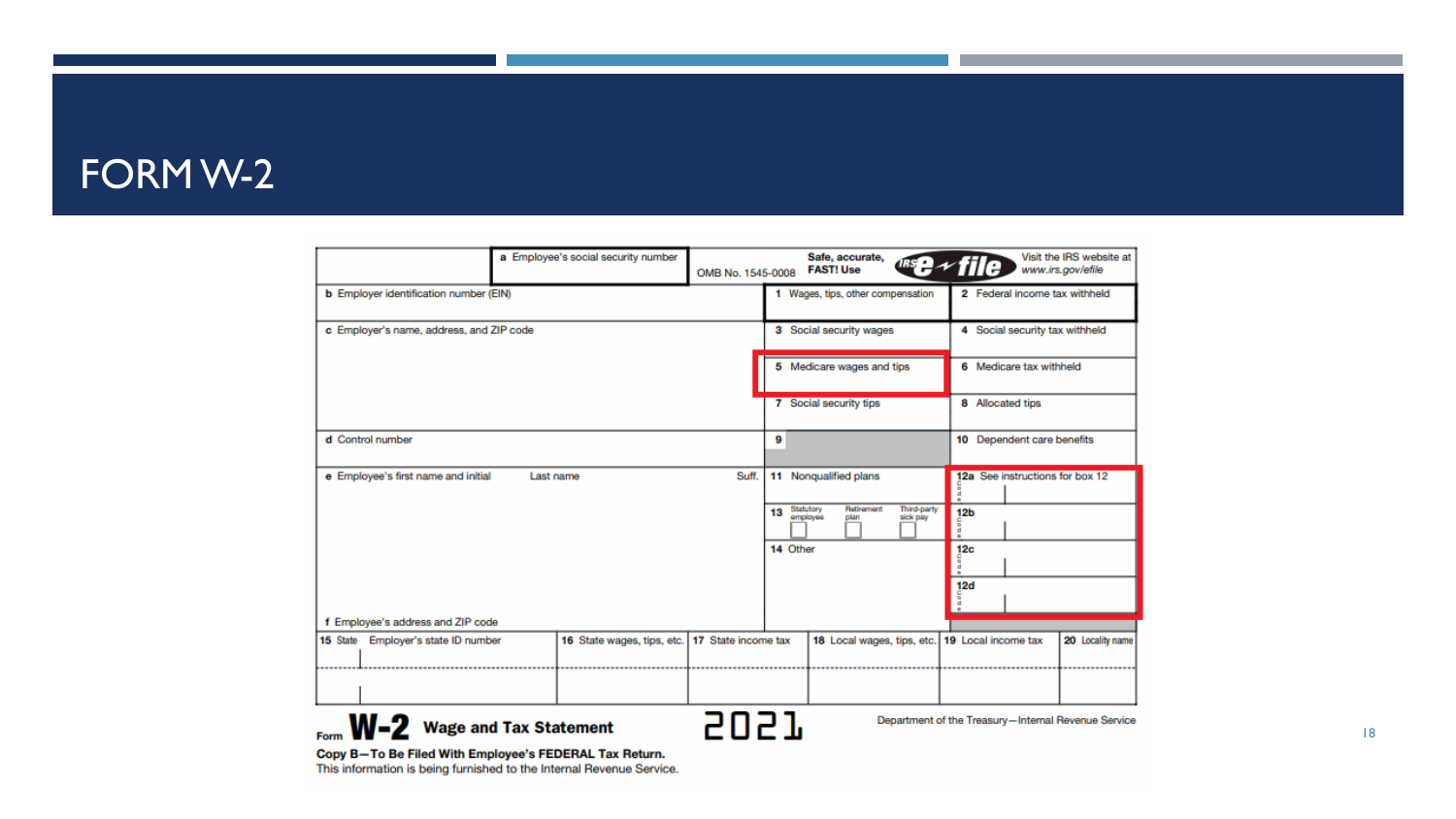#### IRS INSTRUCTIONS FOR BOX 12

#### **Instructions for Employee** (continued from back of Copy C)

Box 12 (continued)

F-Elective deferrals under a section 408(k)(6) salary reduction SEP

G-Elective deferrals and employer contributions (including nonelective deferrals) to a section 457(b) deferred compensation plan

H-Elective deferrals to a section 501(c)(18)(D) tax-exempt organization plan. See the Instructions for Forms 1040 and 1040-SR for how to deduct.

J-Nontaxable sick pay (information only, not included in box 1, 3, or 5)

 $K-20%$  excise tax on excess golden parachute payments. See the Instructions for Forms 1040 and 1040-SR.

L-Substantiated employee business expense reimbursements (nontaxable)

M-Uncollected social security or RRTA tax on taxable cost of groupterm life insurance over \$50,000 (former employees only). See the Instructions for Forms 1040 and 1040-SR.

N-Uncollected Medicare tax on taxable cost of group-term life insurance over \$50,000 (former employees only). See the Instructions for Forms 1040 and 1040-SR.

P-Excludable moving expense reimbursements paid directly to a member of the U.S. Armed Forces (not included in box 1, 3, or 5)

Q-Nontaxable combat pay. See the Instructions for Forms 1040 and 1040-SR for details on reporting this amount.

R-Employer contributions to your Archer MSA. Report on Form 8853, Archer MSAs and Long-Term Care Insurance Contracts.

S-Employee salary reduction contributions under a section 408(p) SIMPLE plan (not included in box 1)

T-Adoption benefits (not included in box 1). Complete Form 8839, Qualified Adontion Expenses to figure any taxable and nontaxable amounts

V-Income from exercise of nonstatutory stock option(s) (included in boxes 1, 3 (up to the social security wage base), and 5). See Pub. 525, Taxable and Nontaxable Income, for reporting requirements.

<u>м — епримуат социновногіє нисковик тапіонніє нів апріоуватаються (от </u> contribute using a section 125 (cafeteria) plan) to your health savings account. Report on Form 8889, Health Savings Accounts (HSAs).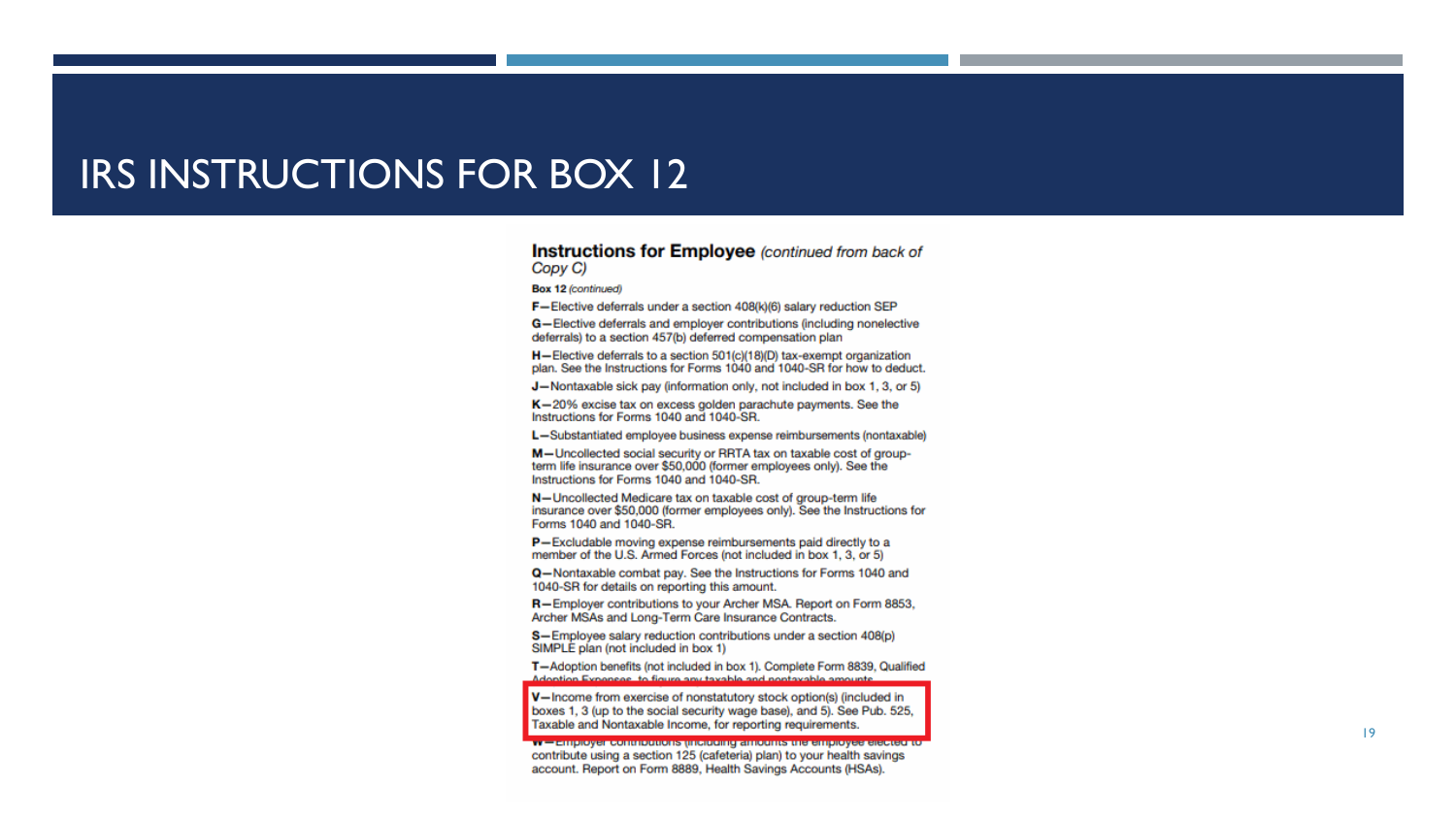#### **Example #1: Initial Reporting - "I"; Medicare Wages Above The Annual Taxable Limit**

**Overridge, Abby**

**SSN: 999-12-3456**

**BA Number: 9999**

| <b>2020 Income Summary</b>              | <b>Total</b> | Q1          | Q <sub>2</sub> | Q <sub>3</sub> | Q4          |
|-----------------------------------------|--------------|-------------|----------------|----------------|-------------|
| (a) Medicare Wages                      | \$250,000.00 | \$50,000.00 | \$50,000.00    | \$100,000.00   | \$50,000.00 |
| (b) RRTA Gross Compensation             | \$150,000.00 | \$25,000.00 | \$10,000.00    | \$100,000.00   | \$15,000.00 |
| (c) Non-Qualified Stock Options (NQSOs) | \$100,000.00 | \$25,000.00 | \$40,000.00    | \$0.00         | \$35,000.00 |
| (d) Non-Taxable Ratification Payments   | \$0.00       | \$0.00      | \$0.00         | \$0.00         | \$0.00      |

- 1. Abby's 2020 Medicare wages (i.e., not limited by the 2020 taxable limit of \$137,700) were \$250,000 (as reported in 2020 Form W-2 Box 5), of which \$100,000 was considered income from exercising non-qualified stock options (NQSOs). Therefore, Abby's RRTA gross compensation for 2020 was \$150,000.
- 2. NQSOs: During the year, Abby received income of \$25,000 in Q1, \$40,000 in Q2, \$0 in Q3 and \$35,000 in Q4 from exercising her non-qualified stock options, for a total of \$100,000.
- 3. Abby did not receive any ratification payments in 2020.
- 4. Abby's 2020 Form W-2 showed \$100,000 in Box 12 for income from exercise of non-qualified stock options.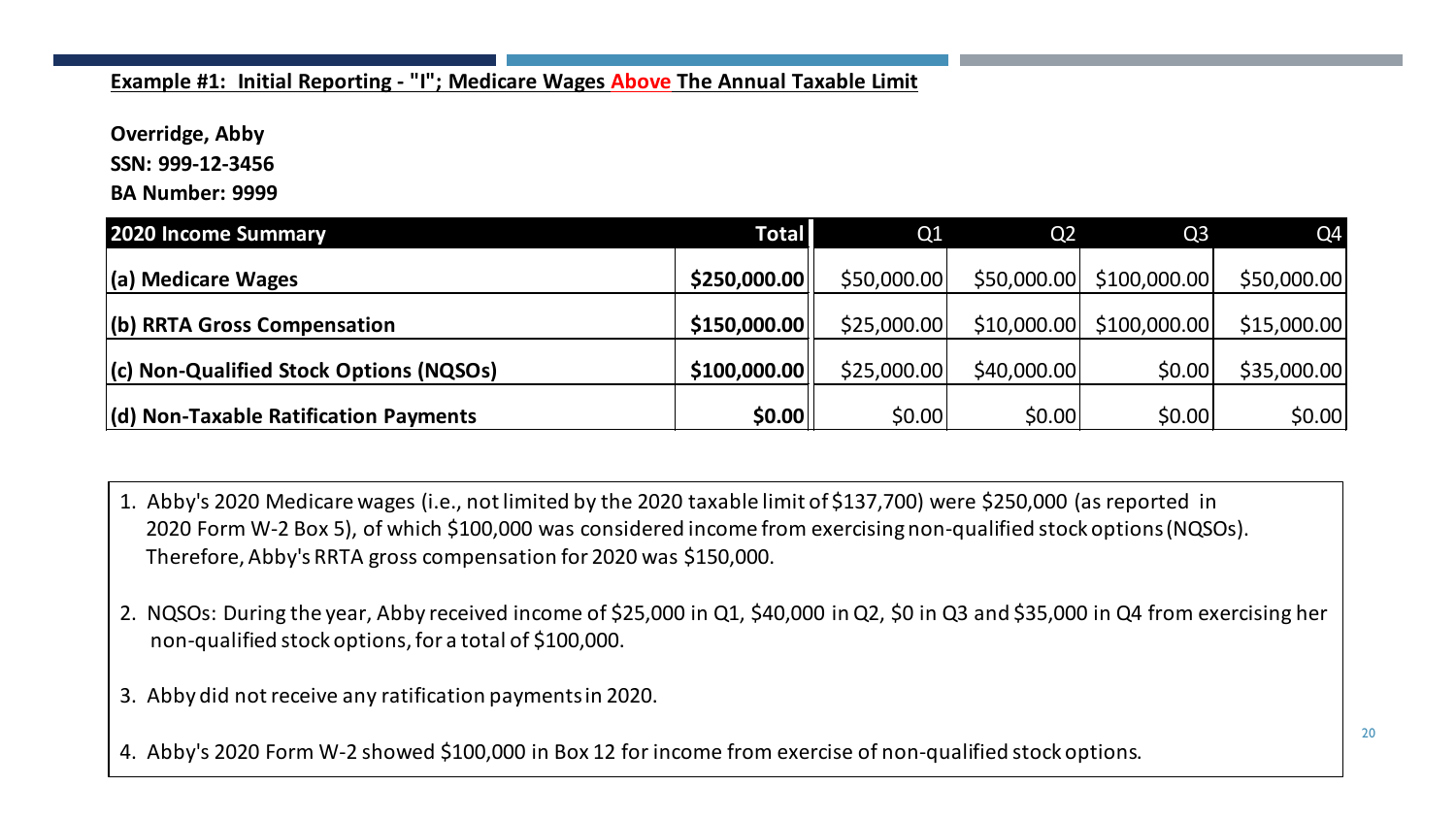#### **Example #2: Initial Reporting - "I"; Medicare Wages Near The Annual Taxable Limit**

**Nearson, Burt**

**SSN: 999-34-5678**

**BA Number: 9999**

| <b>2020 Income Summary</b>                    | <b>Total</b> | Q <sub>1</sub> | Q <sub>2</sub> | Q <sub>3</sub> | Q4          |
|-----------------------------------------------|--------------|----------------|----------------|----------------|-------------|
| (a) Medicare Wages                            | \$140,000.00 | \$37,500.00    | \$32,500.00    | \$32,500.00    | \$37,500.00 |
| (b) RRTA Gross Compensation                   | \$130,000.00 | \$32,500.00    | \$32,500.00    | \$30,000.00    | \$35,000.00 |
| (c) Non-Qualified Stock Options               | \$10,000.00  | \$5,000.00     | \$0.00         | \$2,500.00     | \$2,500.00  |
| $\vert$ (d) Non-Taxable Ratification Payments | \$0.00       | \$0.00         | \$0.00         | \$0.00         | \$0.00      |

- 1. Burt's 2020 Medicare wages (i.e., not limited by the 2020 taxable limit of \$137,700) were \$140,000 (as reported in 2020 Form W-2 box 5), of which \$10,000 was considered income from exercising non-qualified stock options.
- 2. During the year, Burt exercised some of his stock options and received income of \$5,000 in Q1, \$0 in Q2, \$2,500 in Q3, and \$2,500 in Q4.
- 3. Burt did not receive any ratification payments in 2020.

4. Burt's 2020 Form W-2 showed \$10,000 in box 12 for income from exercise of non-qualified stock options.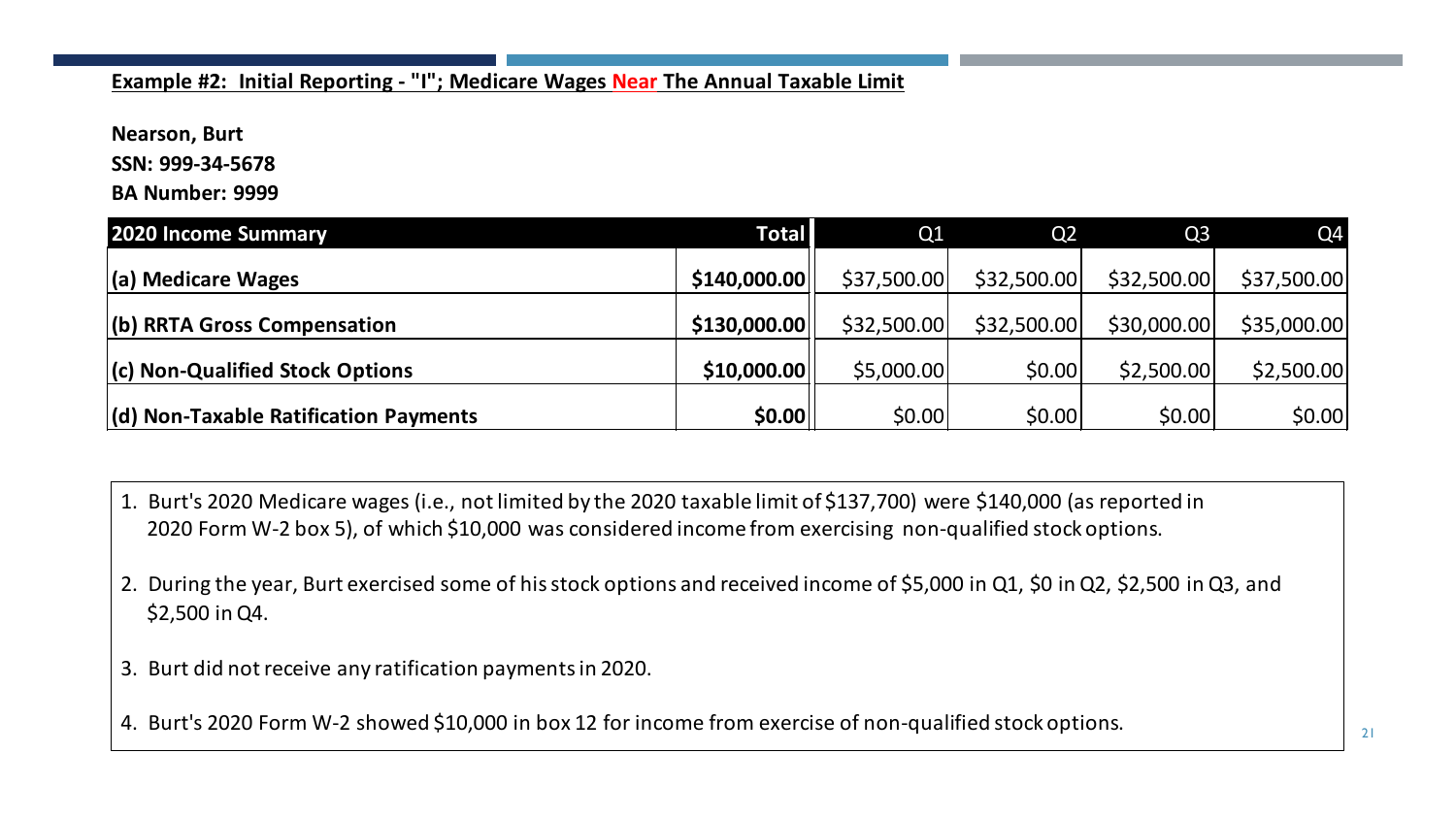#### **Example #3: Initial Reporting - "I"; Medicare Wages Below The Annual Taxable Limit**

**Underwood, Chip**

**SSN: 999-56-7890**

**BA Number: 9999**

| <b>2020 Income Summary</b>                    | <b>Total</b> | Q1          | Q <sub>2</sub> | Q <sub>3</sub> | Q4          |
|-----------------------------------------------|--------------|-------------|----------------|----------------|-------------|
| (a) Medicare Wages                            | \$50,000.00  | \$12,500.00 | \$12,500.00    | \$12,500.00    | \$12,500.00 |
| (b) RRTA Gross Compensation                   | \$45,000.00  | \$12,500.00 | \$12,500.00    | \$7,500.00     | \$12,500.00 |
| (c) Non-Qualified Stock Options               | \$0.00       | \$0.00      | \$0.00         | \$0.00         | \$0.00      |
| $\vert$ (d) Non-Taxable Ratification Payments | \$5,000.00   | \$0.00      | \$0.00         | \$5,000.00     | \$0.00      |

1. Chip's 2020 Medicare wages (i.e., below the 2020 taxable limit of \$137,700) were \$50,000 (as reported in 2020 Form W-2 Box 5).

2. Chip did not receive any stock options from the employer, but he received a ratification payment of \$5,000 in Q3.

3. Chip's 2020 RRTA gross compensation was \$45,000 (i.e., \$50,000 - \$0 - \$5,000)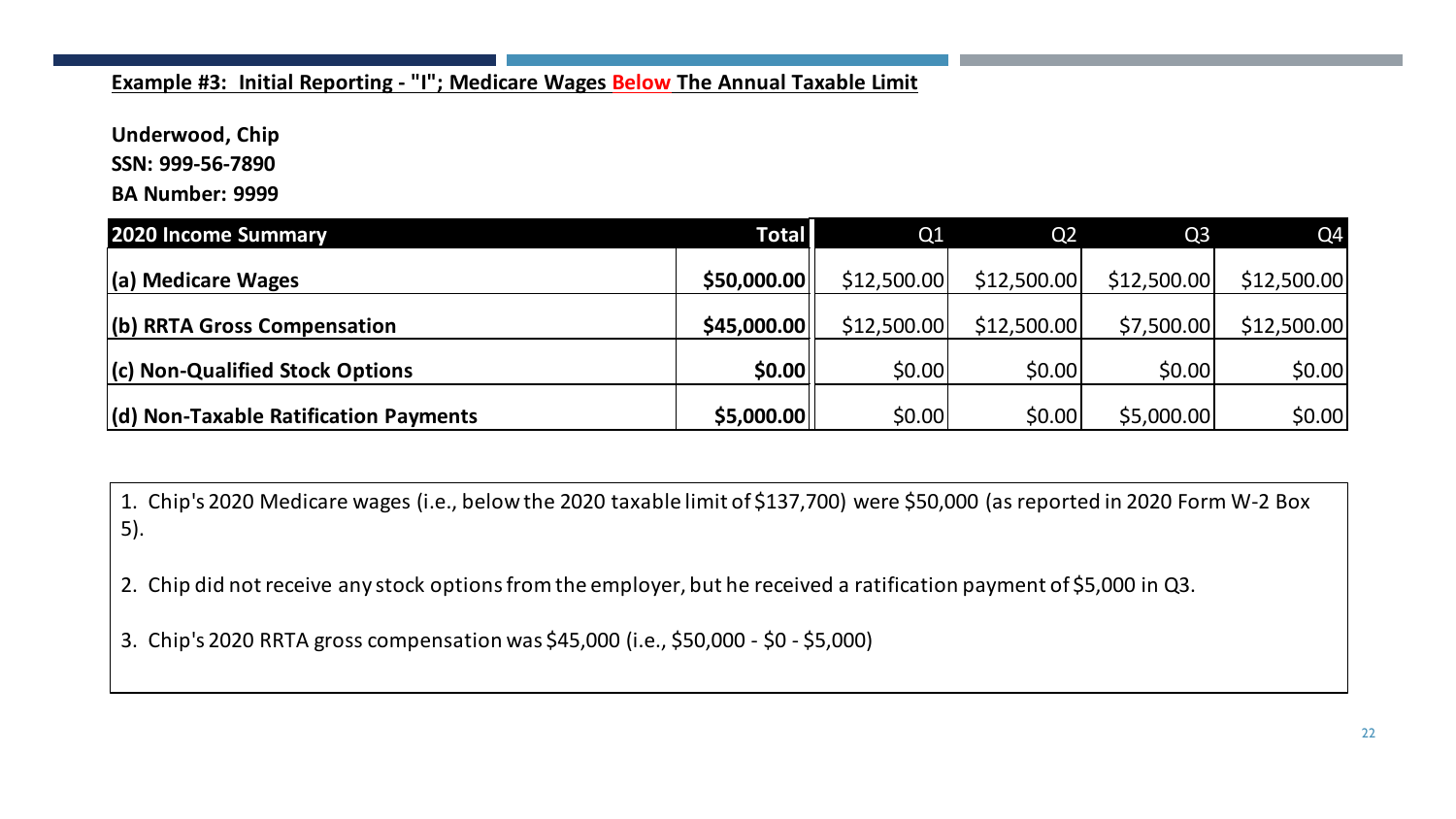**Example #4: Replacement Reporting - "R"; Medicare Wages Above The Annual Taxable Limit**

**Overridge, Abby**

**SSN: 999-12-3456**

**BA Number: 9999**

| <b>2019 Income Summary</b>                    | <b>Total</b> | Q1           | Q <sub>2</sub> | Q <sub>3</sub> | Q4          |
|-----------------------------------------------|--------------|--------------|----------------|----------------|-------------|
| (a) Medicare Wages                            | \$205,000.00 | \$50,000.00  | \$50,000.00    | \$55,000.00    | \$50,000.00 |
| (b) RRTA Gross Compensation                   | \$105,000.00 | \$25,000.00  | \$10,000.00    | \$55,000.00    | \$15,000.00 |
| (c) Non-Qualified Stock Options               | \$100,000.00 | \$25,000.00] | \$40,000.00]   | \$0.00         | \$35,000.00 |
| $\vert$ (d) Non-Taxable Ratification Payments | \$0.00       | \$0.00       | \$0.00         | \$0.00         | \$0.00      |

1. Due to a reporting error, Abby's 2019 Medicare Wage was revised to \$205,000, which was above the 2019 Social Security wage base of \$132,900. Abby also received income of \$100,000 from exercising her non-qualified stock options in 2019. Therefore, Abby's 2019 RRTA gross compensation was \$105,000.

2. Abby did not receive any ratification payments in 2019.

3. Abby's 2019 Form W-2 showed \$100,000 in box 12 for income from exercise of non-qualified stock options.